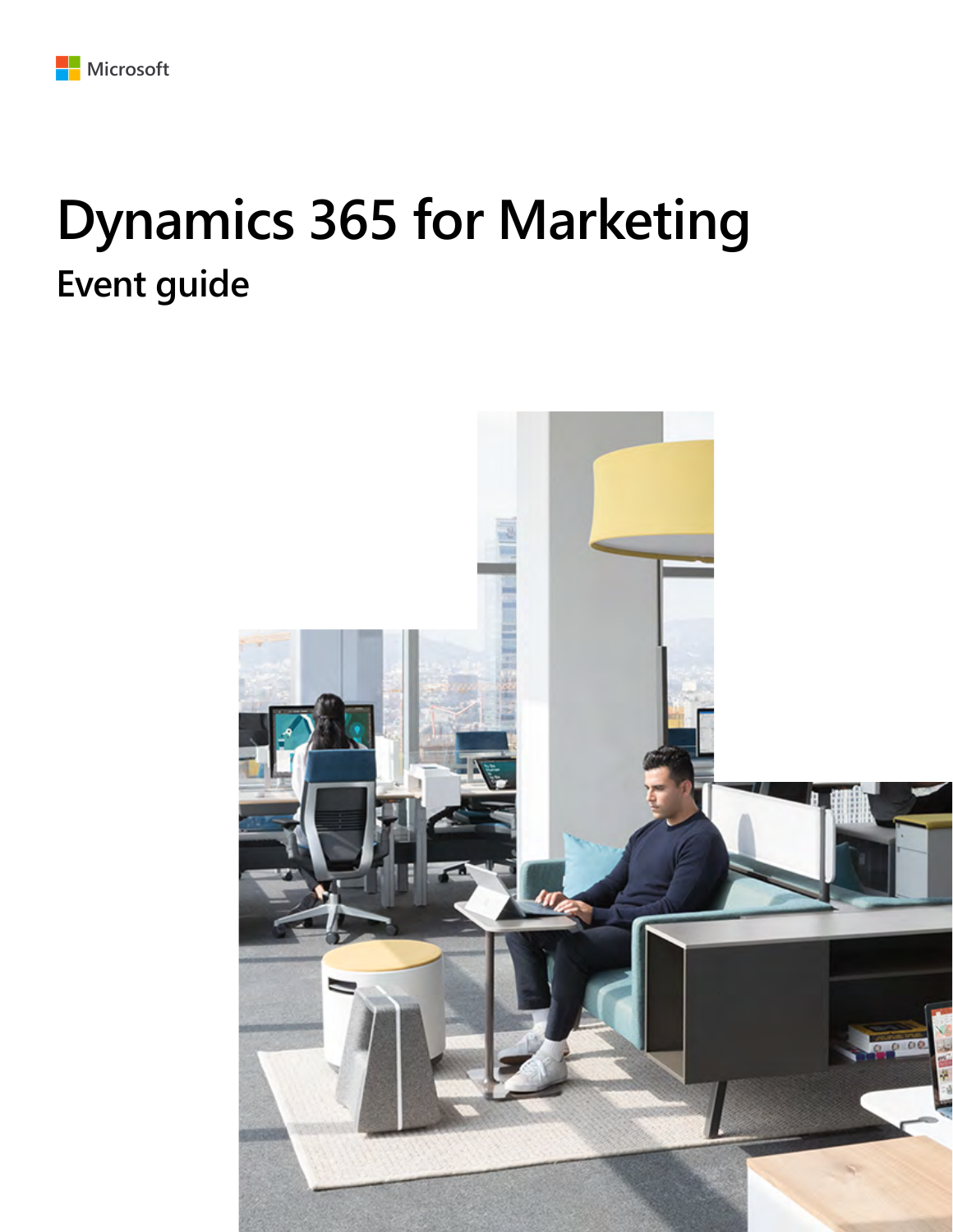**Please consider the information in this kit a framework, not a fullypackaged standalone event. Please use it to create your own Dynamics 365 event that is tightly aligned with this guidance, a Dynamics 365 event with your unique spin, or another event that is better aligned to serve you and your customers.**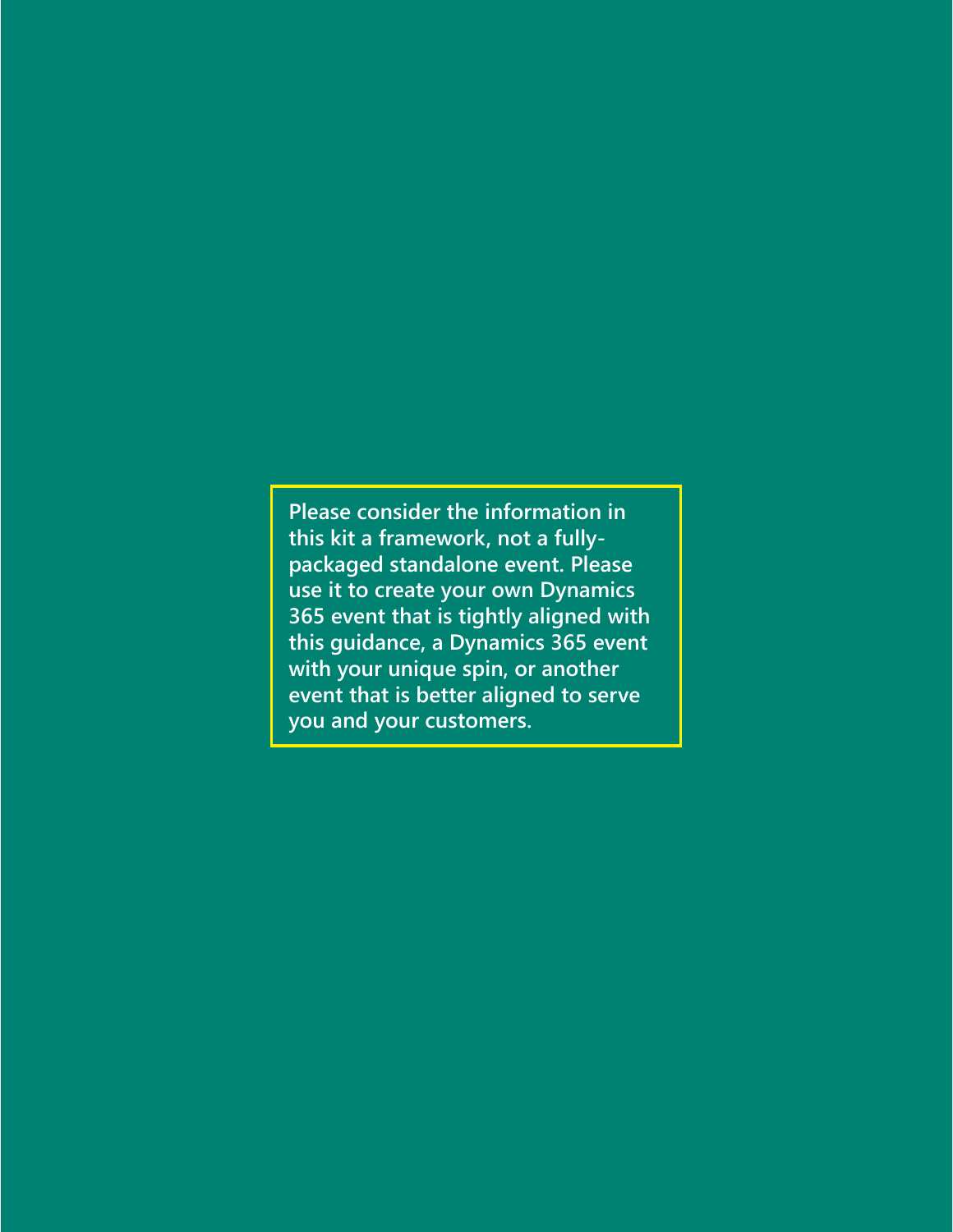

#### Resources Hosting a Dynamics 365 for Marketing event **Schedule**

Checklist

#### **Event assets**

Abstract Agenda Registration page Feedback form

### **Marketing assets**

Invites Social Banner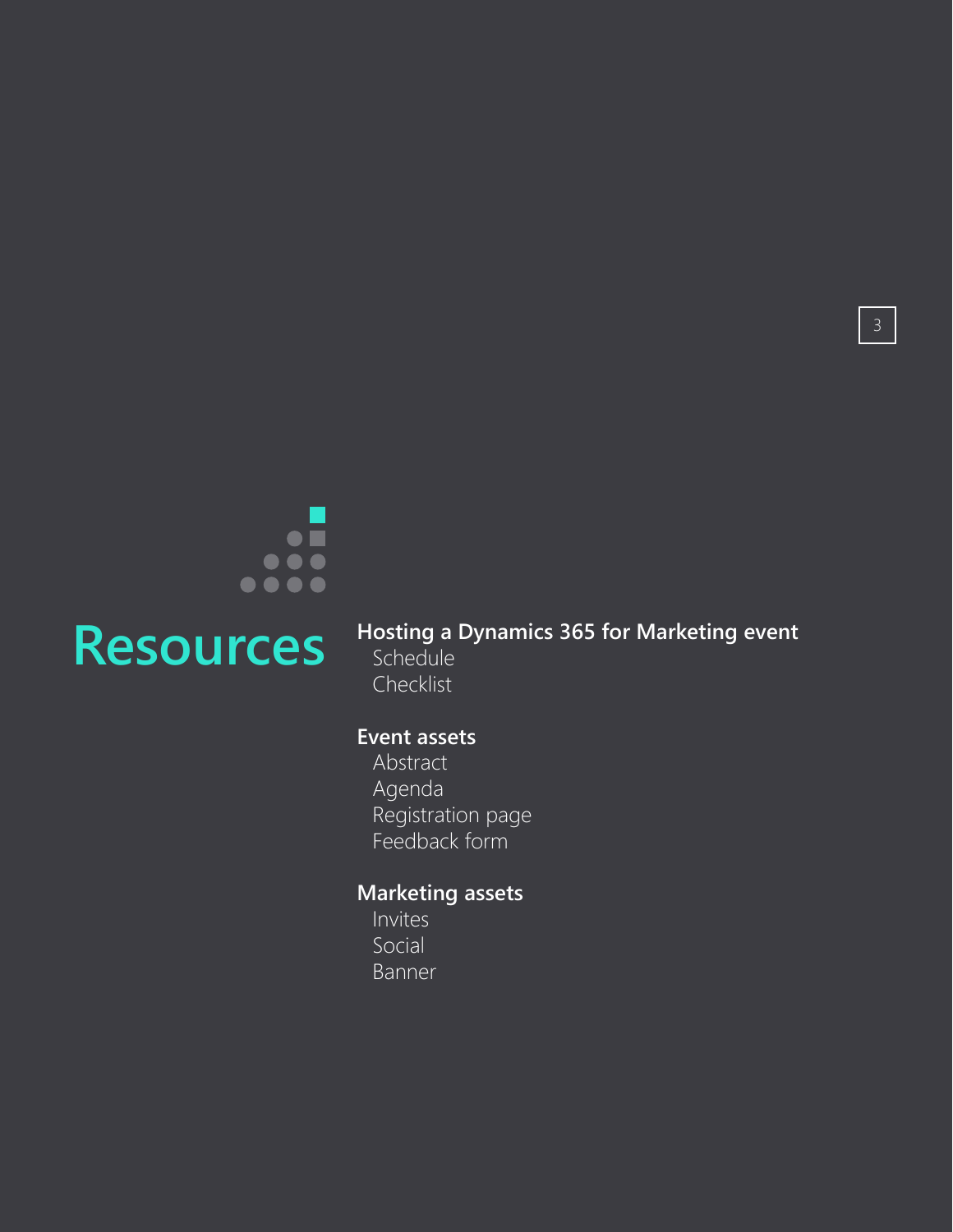# **Hosting a Dynamics 365 for Marketing event**

## **Hosting a Dynamics 365 for Marketing event**

Thank you for your interest in hosting a Microsoft Dynamics 365 for Marketing event. Our objective with this event kit is to provide partners with a framework for hosting a Dynamics 365 for Marketing event of your own.

This event kit will provide guidance on hosting a successful event and resources to help you pull it off, including a workback schedule, a to-do checklist, an event abstract and agenda, and assets to help you market your event.

#### **Making it your own**

Please consider the information in this kit a framework. To the extent which it is useful, feel free to use it to create a Dynamics 365 for Marketing event that is tightly aligned with this guidance, a Dynamics 365 for Marketing event with your unique spin, or another event that is better aligned to serve you and your customers.

#### **Topics to consider:**

- Evaluating marketing performance
- Digital transformation in marketing
- Leveraging technology to connect sales and marketing
- Transform your customer journey in the cloud
- Defining and creating your lead nurture process

#### **Other resources Event guide**

#### **Documents**

- Schedule + Checklist
- Event overview
- Abstract
- Agenda

#### **Marketing**

- Invite emails
- Social posts
- Banners
	- Emails
	- Social
	- Registration/Feedback

**The following are examples to provide guidance as you create your own events.**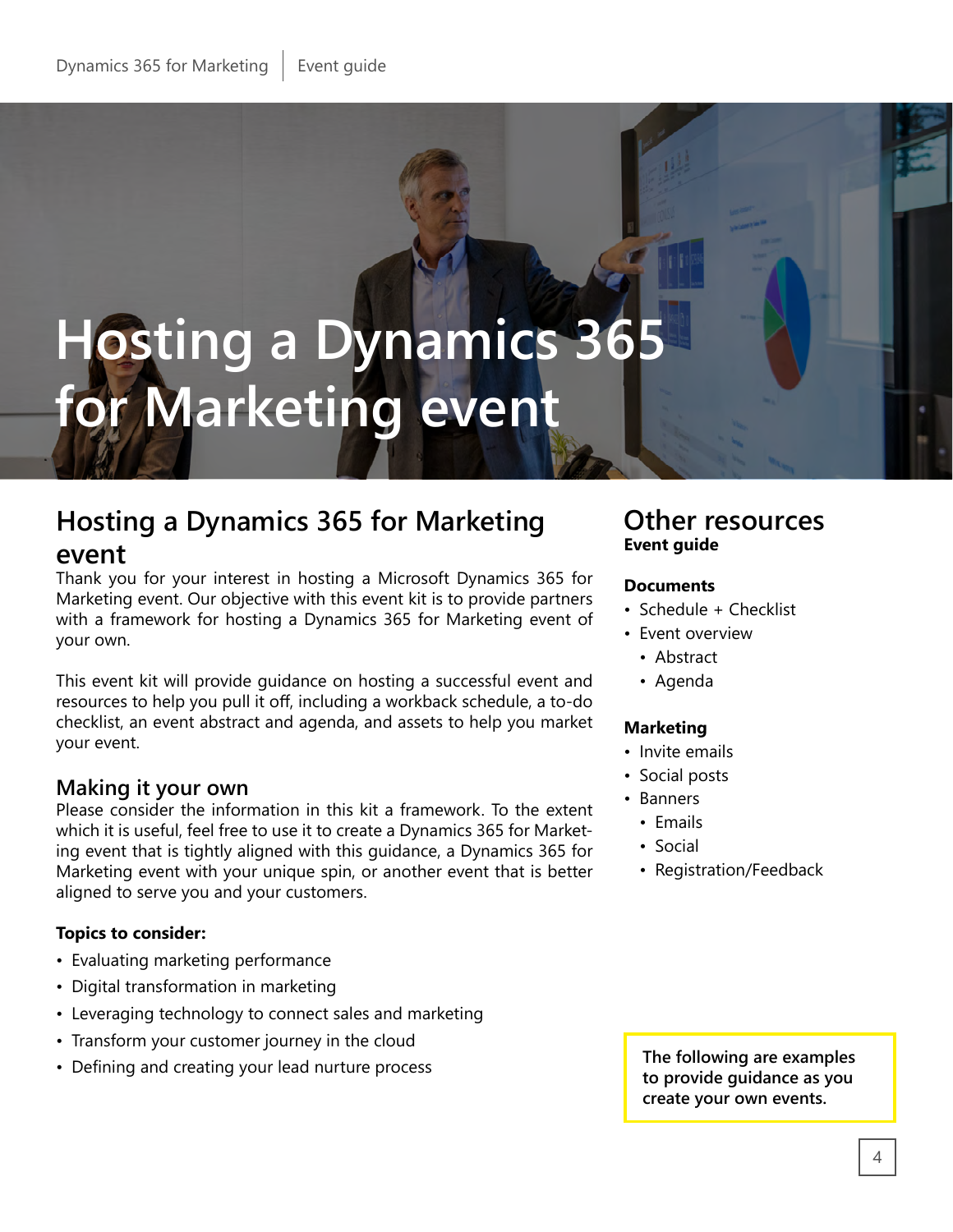# **Schedule + Checklist**

## **Pre-event**

#### **-6 weeks**

- O Set date for event
- O Secure venue
- O Confirm speakers
- O Set agenda
- O Determine invite list
- O Write event copy
- O Determine demand gen strategy

#### **-5 weeks**

- O Launch registration page
- O Send initial invites

#### **-4 weeks**

- O Contact catering
- O Order swag
- O Organize security
- O Schedule social posts

#### **-2 weeks**

- O Lock slides
- O Provide catering info to venue
- O Send second invites

### **-3 days**

- O Provide guest list to venue
- O Send reminder emails
- O Launch post-event survey

## **Day of event**

- O Provide attendees with WiFi password
- O Create hashtag and encourage attendees to share
	- O Take pictures during the event and share them on social

## **Post-event**

- **+1 day**
	- O Send follow-up emails with survey
- request

# **Checklist**

#### **Event logistics**

- O Event date and time
- O Event venue
- O Invite list
- O Catering
	- O Consider dietary restrictions
- O Security

#### **Programming**

- O Speakers
- O Agenda
- O Slide templates

### **Marketing**

- O Registration page
- O Feedback form
- O Social media posts O Create hashtag
- O Emails
	- O Invite
	- O Second invite
	- O Registration confirmation
	- O Reminder
	- O Thank you
	- O *Optional*: *Waitlisted, Rejected, Change location or schedule, Cancellation confirmation, Event cancellation, Sorry we missed you*
- O *Swag* O *Pens, stickers, power packs, USB sicks*

#### **Experience**

- O Name tags
- O Internet connectivity/WiFi
- O Signage (Optional) O *Welcome signs, posters*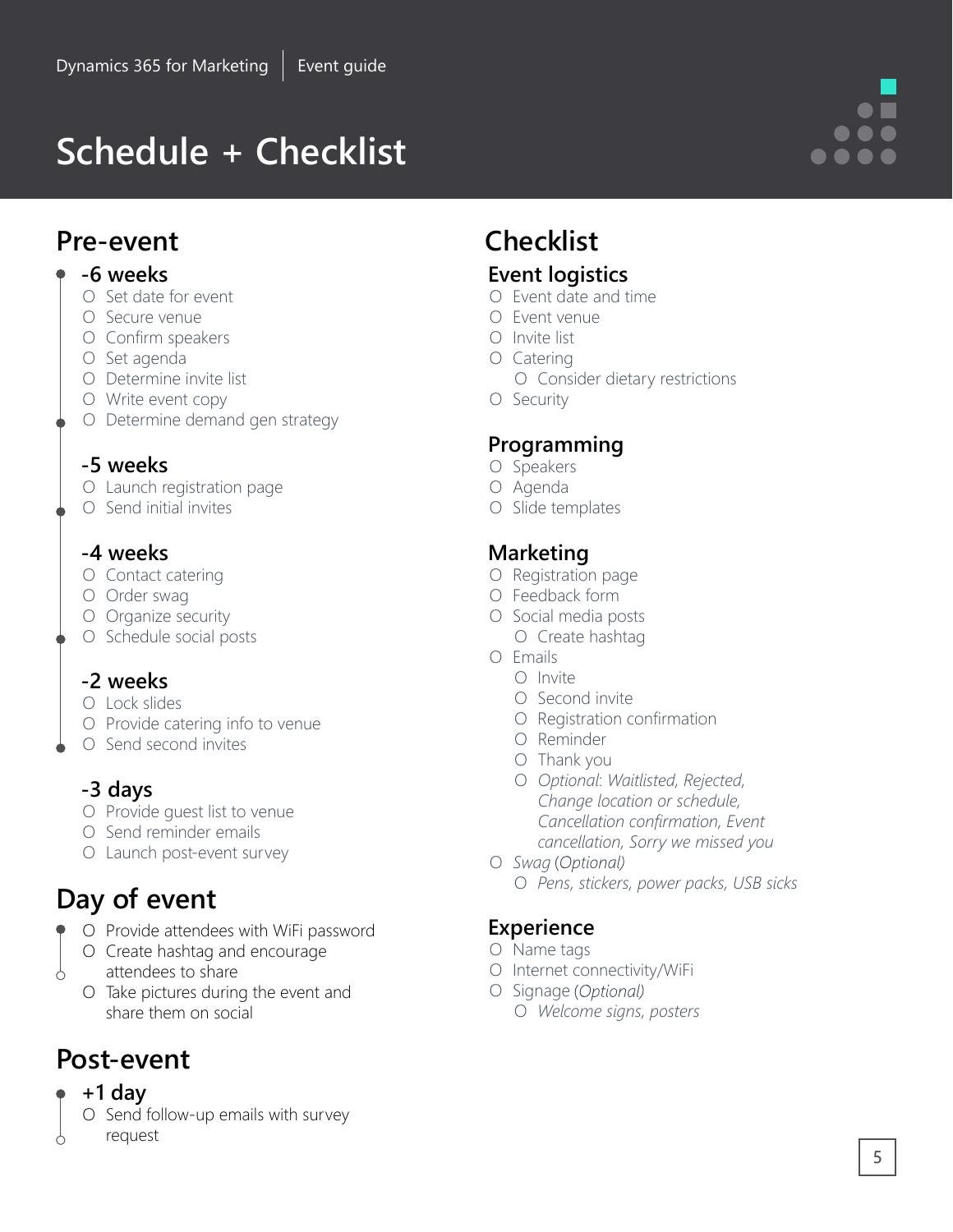

# **Event assets** Abstract

Agenda Registration page Feedback form

> **The following are examples to provide guidance as you create your own events.**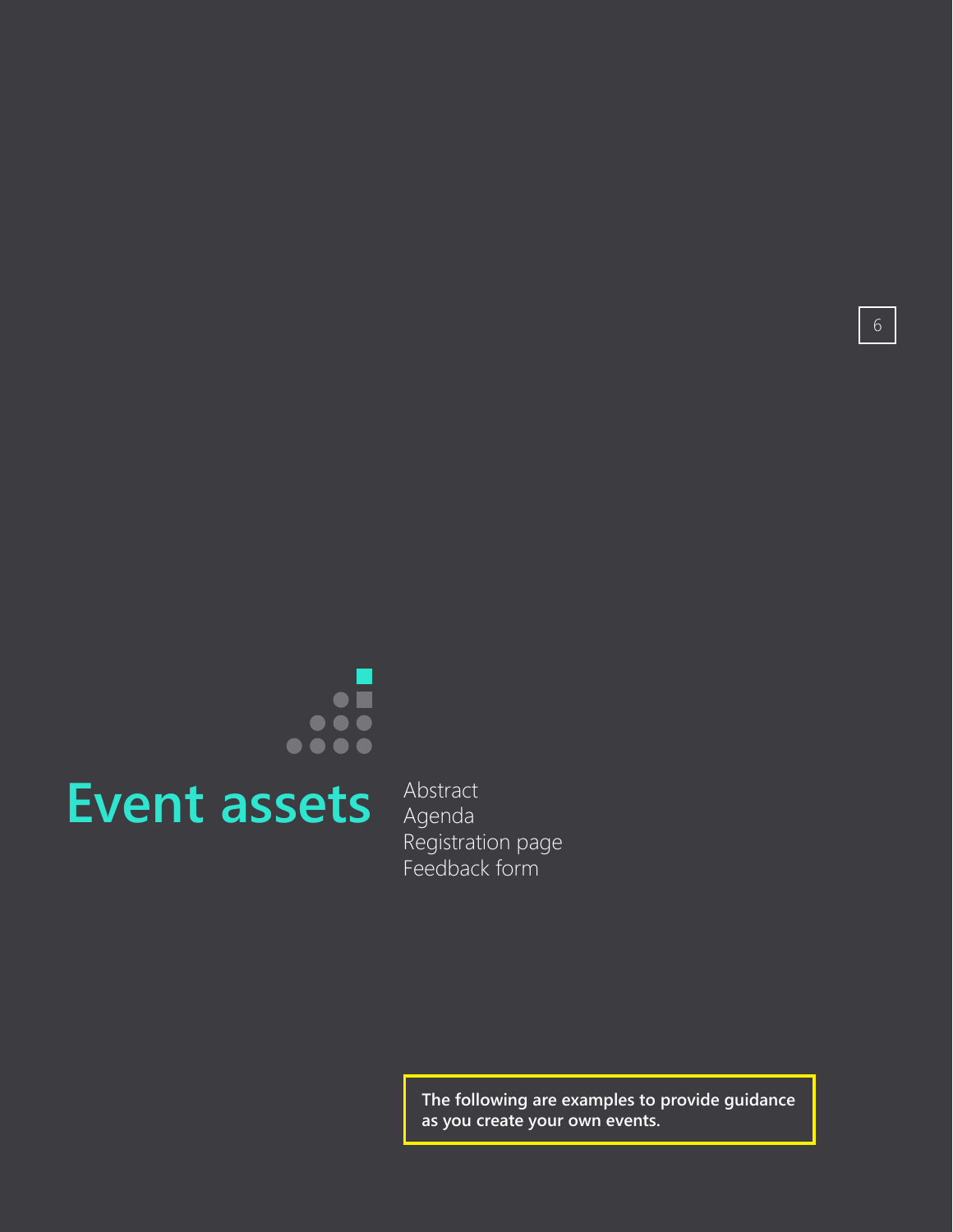# **Abstract + Agenda**

## **Abstract**

**Find and nurture more sales-ready leads by moving beyond basic email marketing. Connect sales and marketing, automate processes, and make smarter decisions to maximize your marketing ROI.**

Technology has changed the way customers engage with brands and buy products. Businesses can no longer rely solely on basic email marketing and siloed sales and marketing processes to increase demand and close more deals. Modern businesses are leveraging connected sales and marketing to offer personalized nurture streams and seamless experiences throughout the buyer's journey.

We'd like to invite you and your team to participate in our Dynamics 365 for Marketing Summit, designed to equip you with the knowledge and tools to better create and nurture leads, align sales and marketing, and leverage embedded intelligence to make smarter decisions.

*During this event you will learn how to:*

- **• Inspire:** Get inspired by new ideas and success stories of modern marketing teams leveraging technology to drive growth.
- **• Discover:** Discover opportunities to improve marketing performance, deliver personalized experiences, and drive innovation.
- **• Experiment:** Try the latest tools from Dynamics 365 for Marketing.

| Agenda |
|--------|
|--------|

| <b>AM Event</b> | <b>PM Event</b> | <b>Schedule</b>                |
|-----------------|-----------------|--------------------------------|
| 08:00 AM        | 12:00 PM        | Registration & Breakfast/Lunch |
| 09:15 AM        | 01:15 PM        | Welcome                        |
| 09:30 AM        | 01:30 PM        | <b>Inspire</b> session         |
| 10:30 AM        | 02:30 PM        | <b>Discover</b> session        |
| 11:15 AM        | 03:15 PM        | <b>Break</b>                   |
| 11:30 AM        | 03:30 PM        | <b>Experiment</b> session      |
| 12:45 PM        | 04:45 PM        | Closing                        |
| 01:00 PM        | 05:00 PM        | Reception & Networking         |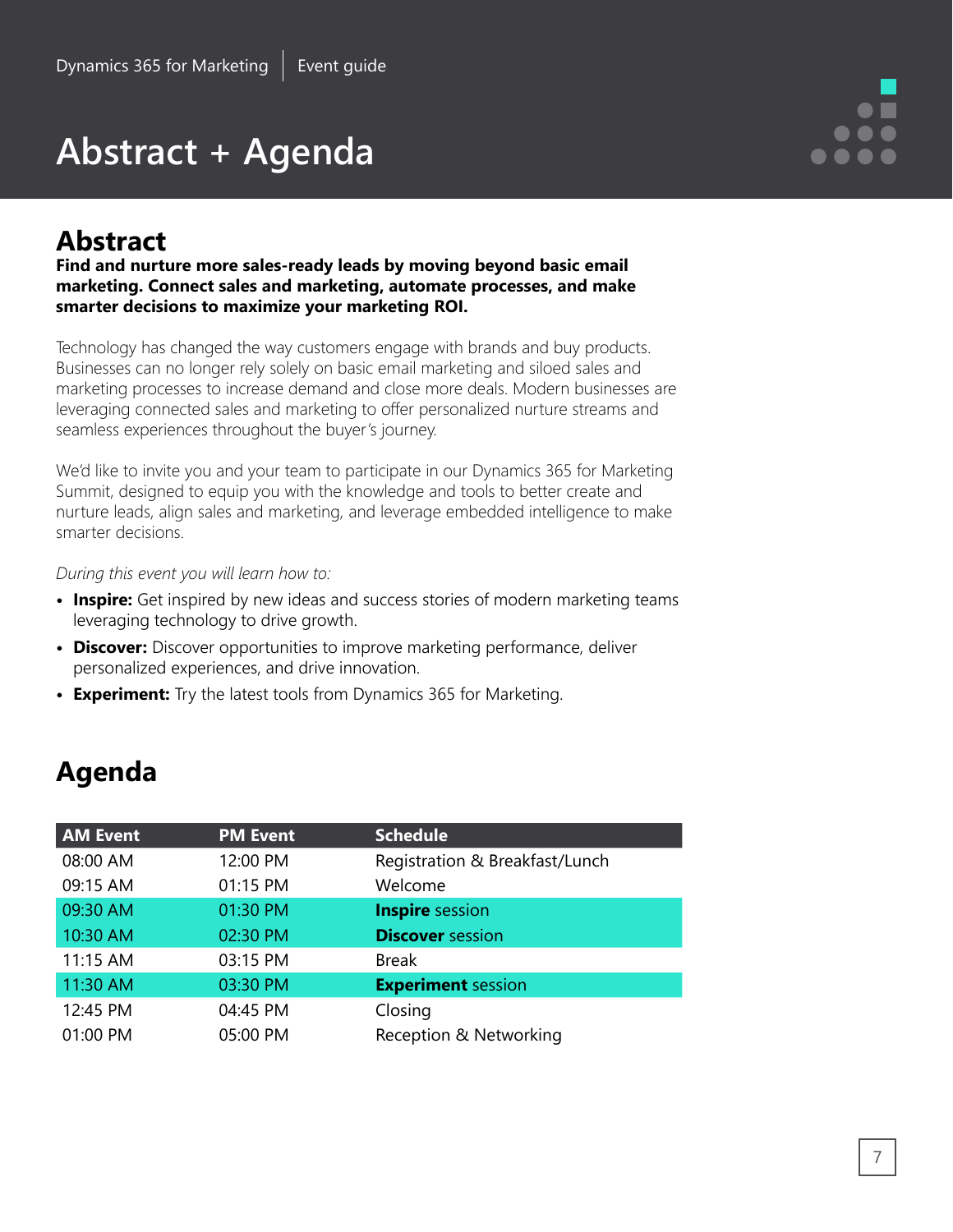# **Registration page**

### **Partner**

**Partner logo**

# **Dynamics 365 for Retail Summit**

#### **Register today!**

**Find and nurture more sales-ready leads by moving beyond basic email marketing. Connect sales and marketing, automate processes, and make smarter decisions to maximize your marketing ROI.**

Technology has changed the way customers engage with brands and buy products. Businesses can no longer rely solely on basic email marketing and siloed sales and marketing processes to increase demand and close more deals. Modern businesses are leveraging connected sales and marketing to offer personalized nurture streams and seamless experiences throughout the buyer's journey.

We'd like to invite you and your team to participate in our Dynamics 365 for Marketing Summit, designed to equip you with the knowledge and tools to better create and nurture leads, align sales and marketing, and leverage embedded intelligence to make smarter decisions.

#### *During this event you will learn how to:*

- **• Inspire:** Get inspired by new ideas and success stories of modern marketing teams leveraging technology to drive growth.
- **• Discover:** Discover opportunities to improve marketing performance, deliver personalized experiences, and drive innovation.
- **• Experiment:** Try the latest tools from Dynamics 365 for Marketing.

#### **Agenda**

| <b>Schedule</b>                |
|--------------------------------|
| Registration & Breakfast/Lunch |
| Welcome                        |
| <b>Inspire</b> session         |
| <b>Discover</b> session        |
| Break                          |
| <b>Experiment</b> session      |
| Closing                        |
| Reception & Networking         |
|                                |

#### **Register**

**Name**

**Company**

**Title**

**Email**

#### Submit

#### **Details When**

February 7, 2019 | 12:00 PM - 5:00 PM PST

#### **Where**

Microsoft Training Center 700 Bellevue Way NE Bellevue, WA 98004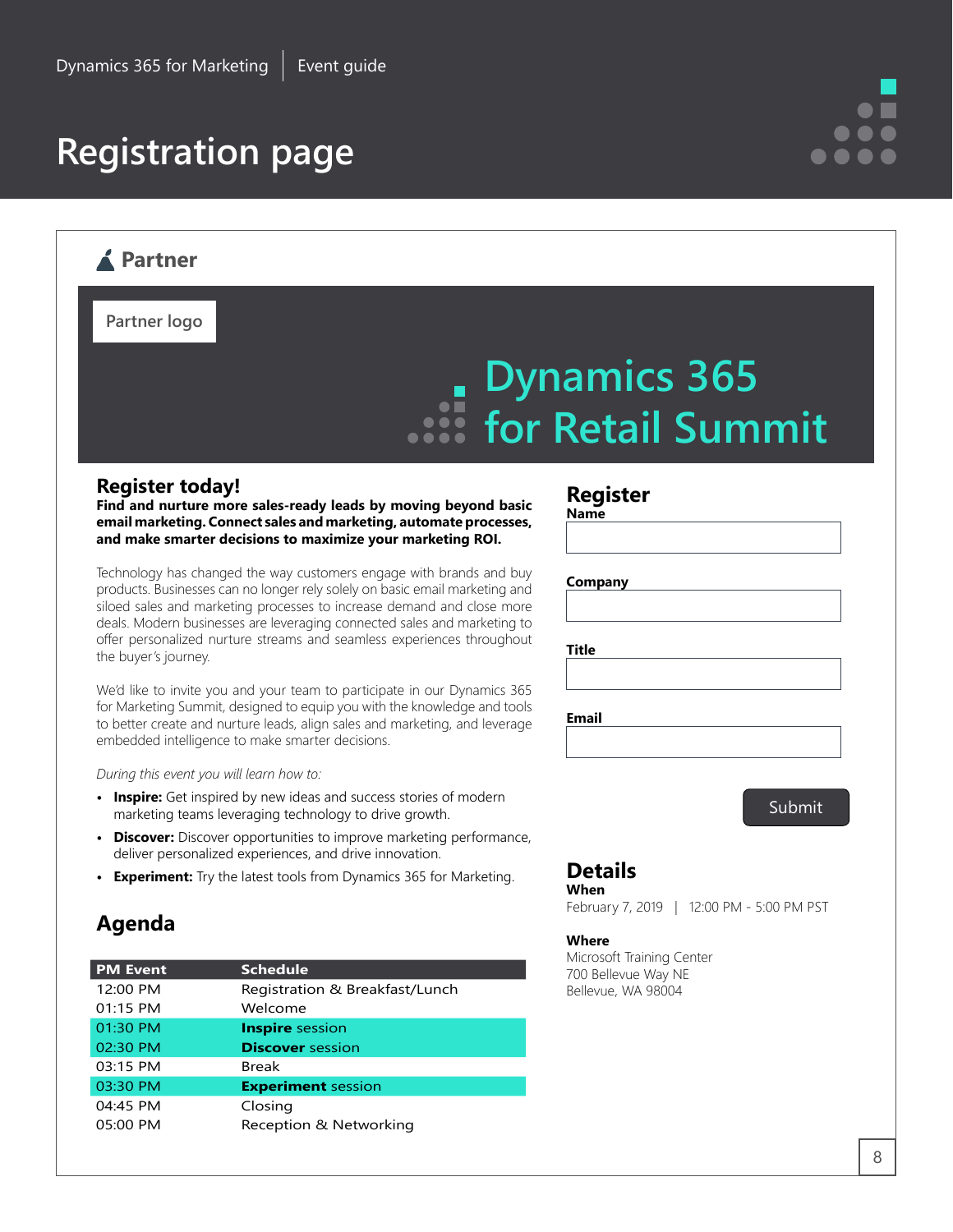# **Feedback form**



| Partner logo      |                                                                   |                                                                                                                                                                                             |
|-------------------|-------------------------------------------------------------------|---------------------------------------------------------------------------------------------------------------------------------------------------------------------------------------------|
|                   |                                                                   | Dynamics 365 for<br>Summit  Marketing Summit                                                                                                                                                |
|                   |                                                                   | Thank you for attending our Dynamics 365 for Marketing Summit. We invite you to complete a brief survey to<br>provide feedback on your experience. As a note, this survey is not anonymous. |
| O Very satisfied  | How satisfied were you with this event? *<br>O Somewhat satisfied | O Somewhat dissatisfied<br>O Very dissatisfied                                                                                                                                              |
| O Strongly agree  | deploy Microsoft products and/or services? *<br>O Somewhat agree  | How strongly would you agree that attending the event has motivated you to either recommend, try, purchase, or<br>O Somewhat disagree<br>O Strongly disagree<br>O Neutral                   |
| $O$ Yes<br>ONO    | Did you achieve your objectives for attending this event? *       |                                                                                                                                                                                             |
| O Highly valuable | O Valuable                                                        | Did you find the Dynamics 365 for Marketing Summit and content valuable?<br>O Low value                                                                                                     |
| O All of them     | O Excite<br>O Explore                                             | Which sections of the Dynamics 365 for Marketing Summit did you find most relevant?<br>O Experiment<br>O None                                                                               |
|                   | Which emerging technologies are you most interested in?           |                                                                                                                                                                                             |
| organization?     | O Highly likely O Likely O Not at all                             | As a result of attending the Dynamics 365 for Marketing Summit, how likely are you to deliver this content to your                                                                          |
| O Yes<br>O No     |                                                                   | Would you like us to send you the Dynamics 365 for Marketing Toolkit?                                                                                                                       |
|                   |                                                                   | Would you like to share any other comments or feedback about the Dynamics 365 for Marketing Summit?                                                                                         |
|                   |                                                                   |                                                                                                                                                                                             |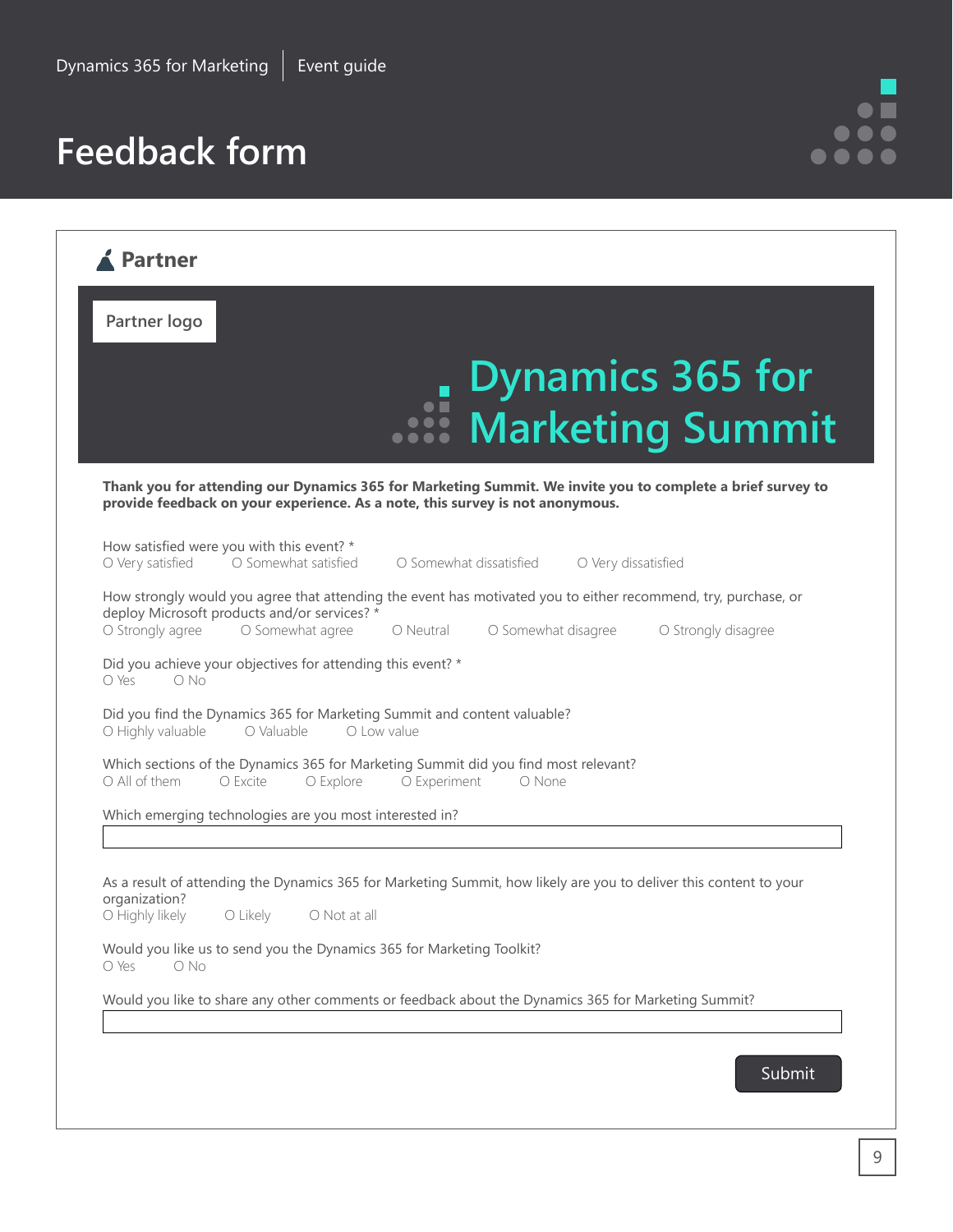# .... **Marketing Social assets**

Social Banners

> **The following are examples to provide guidance as you create your own events.**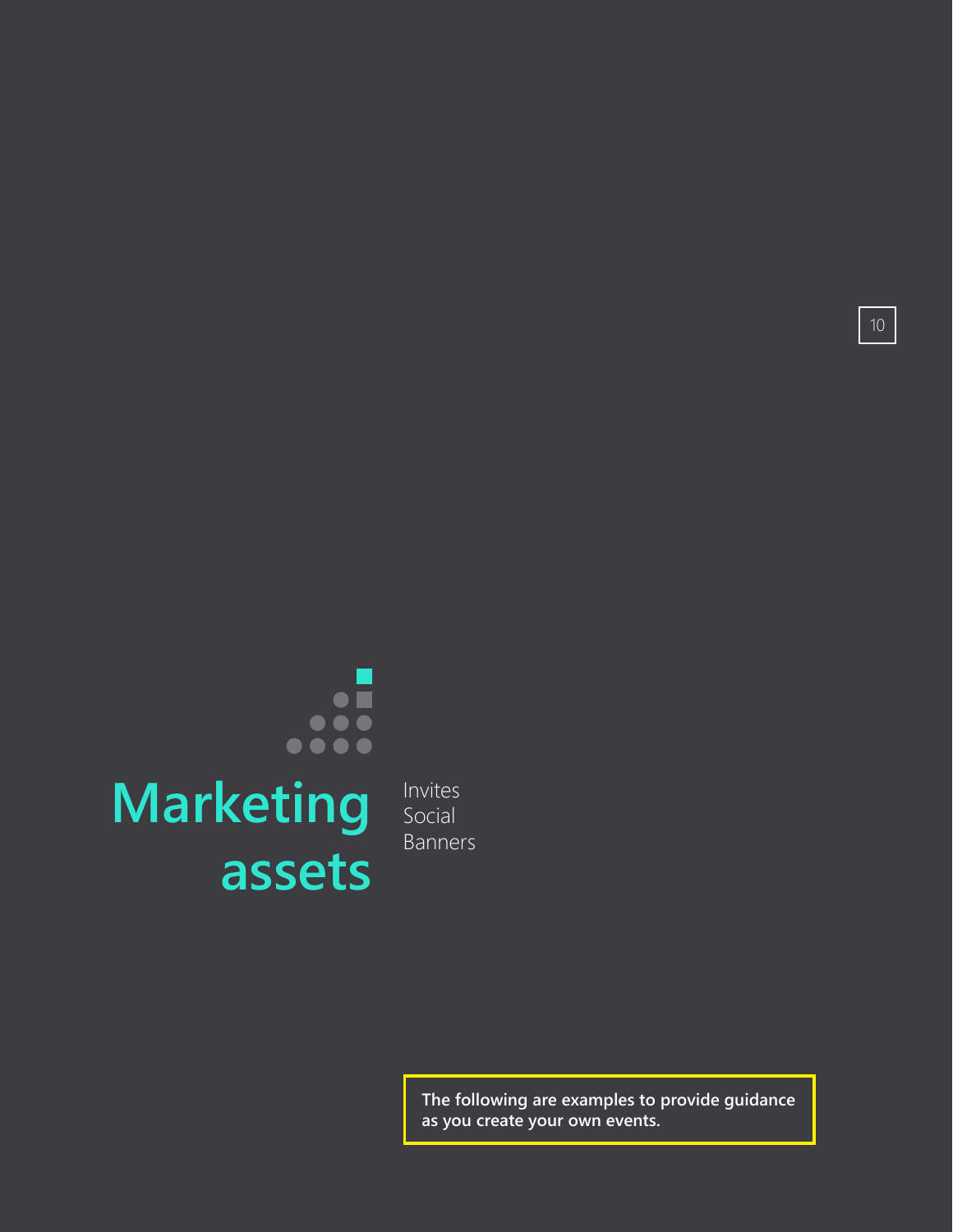#### **Emails Invitations**

- Invite
- Second invite
- **Auto responses**
- Registration confirmation
	- Waitlisted
	- Rejected
- Event reminder

#### **Changes**

- Change location or schedule
- Registration has been cancelled
- Event cancelled

#### **Follow-up**

- Registered, did not attend
- Thank you for attending

#### **Invitations Invite**

*Subject line: Invitation to the Dynamics 365 for Marketing Summit* Dear [NAME],

We'd like to invite you and your team to participate in our Dynamics 365 for Marketing Summit, designed to equip you with the knowledge and tools to better create and nurture leads, align sales and marketing, and leverage embedded intelligence to make smarter decisions. During the summit, we will explore new ideas, share success stories, discover new opportunities for your business to improve marketing performance, and demo the latest tools from Dynamics 365 for Marketing.

#### **When**

[DATE] [TIME]

#### **Where**

[ADDRESS]

This is an event you don't want to miss! We encourage you to register right away, as space is limited. Event details and registration information is here [LINK]. We hope to see you at the Dynamics 365 for Marketing Summit!

Best Regards,

[NAME]

Unsubscribe | Privacy Statement [PARTNER NAME] [PARTNER ADDRESS]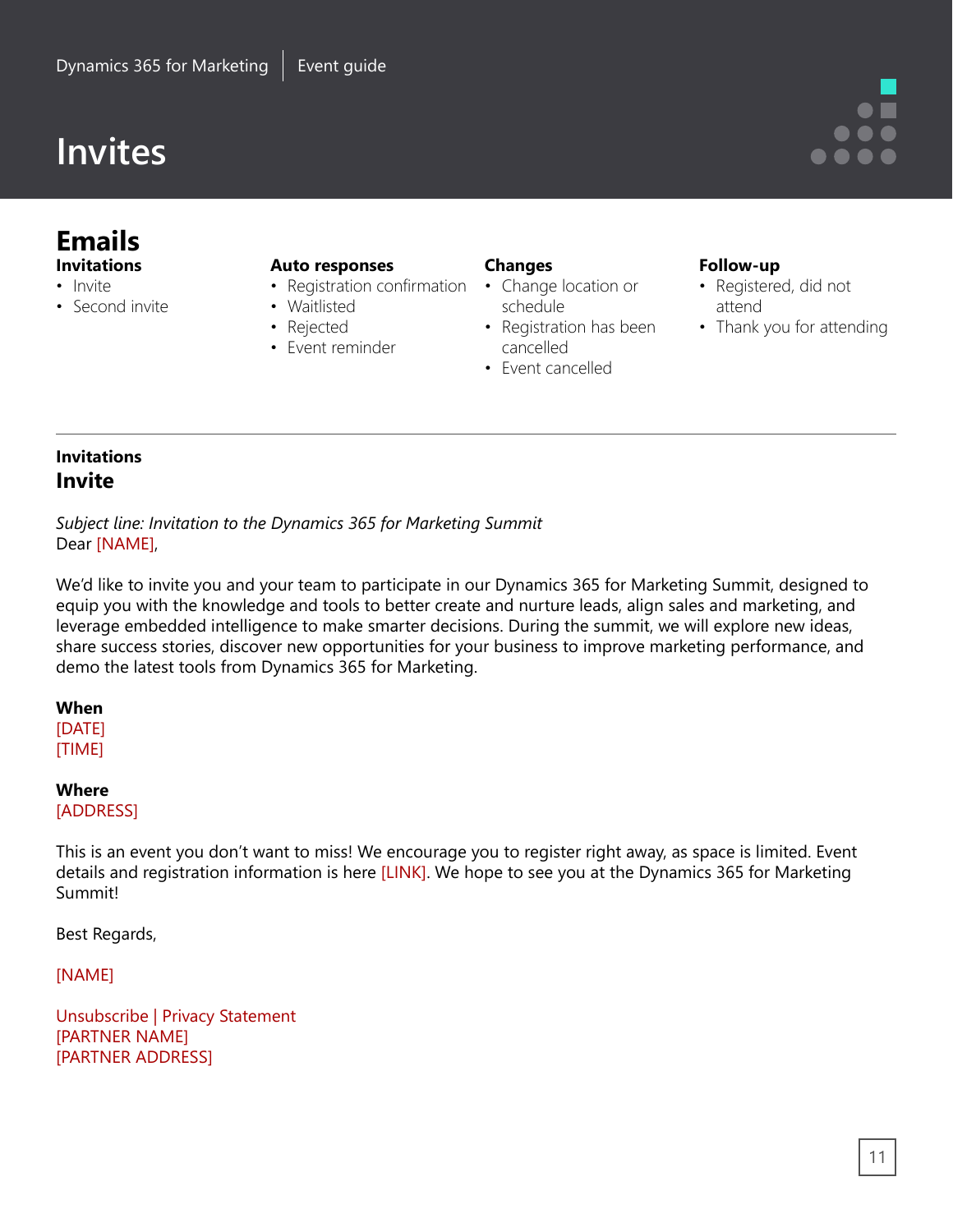#### **Invitations Second invite**

*Subject line: Registration Closing Soon: Dynamics 365 for Marketing Summit* Dear [NAME],

I hope thinks are going well for you.

We're just a couple weeks away from our Dynamics 365 for Marketing Summit, and I wanted to give you a heads up that registration will be closing soon. If you're planning to attend, please register [LINK] today!

One last thing: A few customers have reached out wondering if there is a fee to attending this event. There is no fee and attendance is absolutely free.

When [DATE] [TIME]

Where [ADDRESS]

Hope to see you at the Summit!

Best Regards,

[NAME]

Unsubscribe | Privacy Statement [PARTNER NAME] [PARTNER ADDRESS]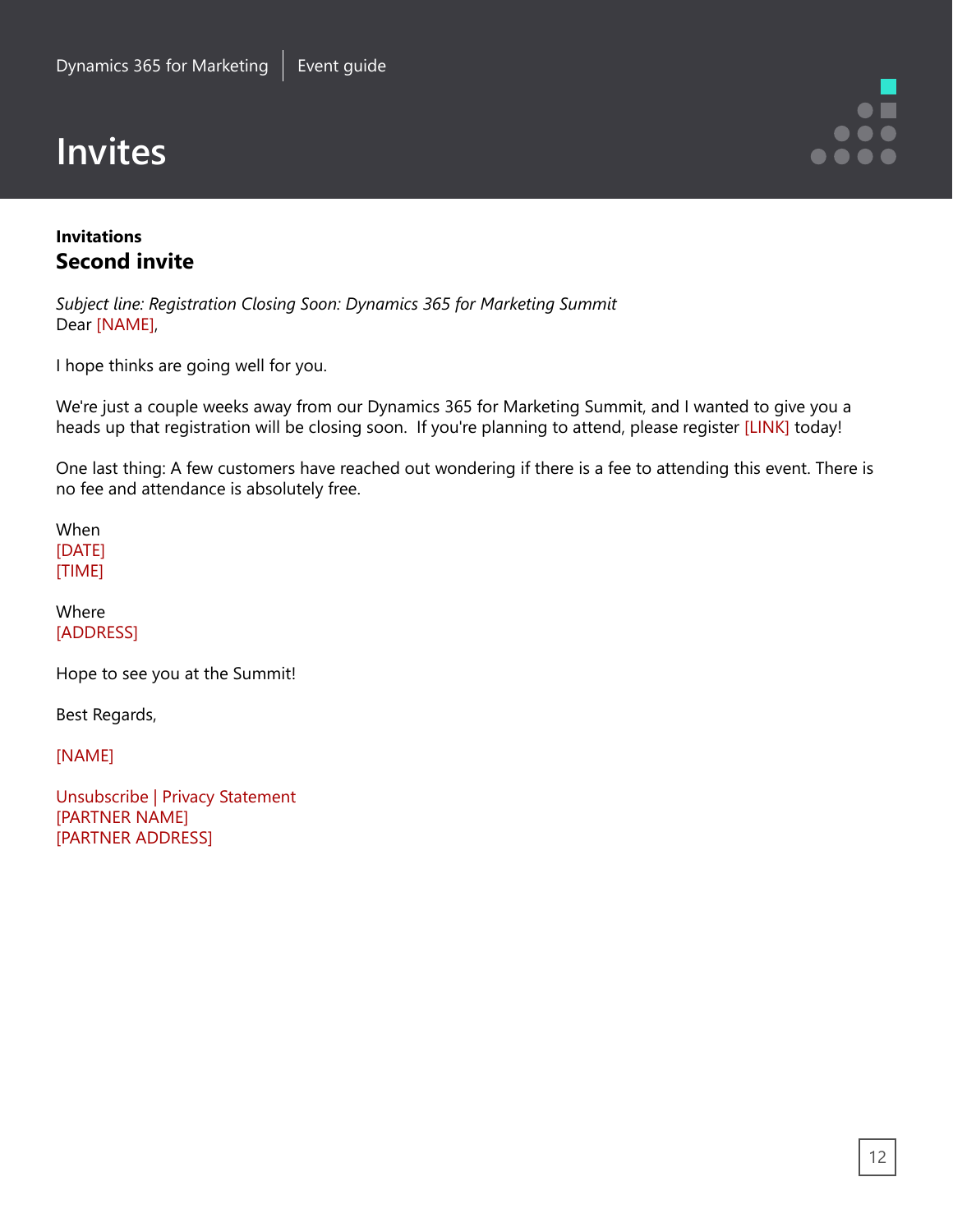#### **Auto responses Registration confirmation**

*Subject line: Dynamics 365 for Marketing Summit: Registration confirmation* Thank you for registering. This email confirms your registration for the following event:

Dynamics 365 for Marketing Summit [ADDRESS]

[DATE] [TIME]

We look forward to seeing you at the event! If plans change and you are unable to attend, please use the link below to cancel your registration. [Cancel my registration]

**Auto responses Waitlisted**

*Subject line: Dynamics 365 for Marketing Summit: Registration pending*

Thank you for your interest in attending our upcoming Dynamics 365 for Marketing Summit. Due to the popularity of this event, your registration cannot be automatically confirmed. You will be notified by email if there is capacity for you to attend.

Dynamics 365 for Marketing Summit [ADDRESS]

[DATE] [TIME]

Thank you again for your interest.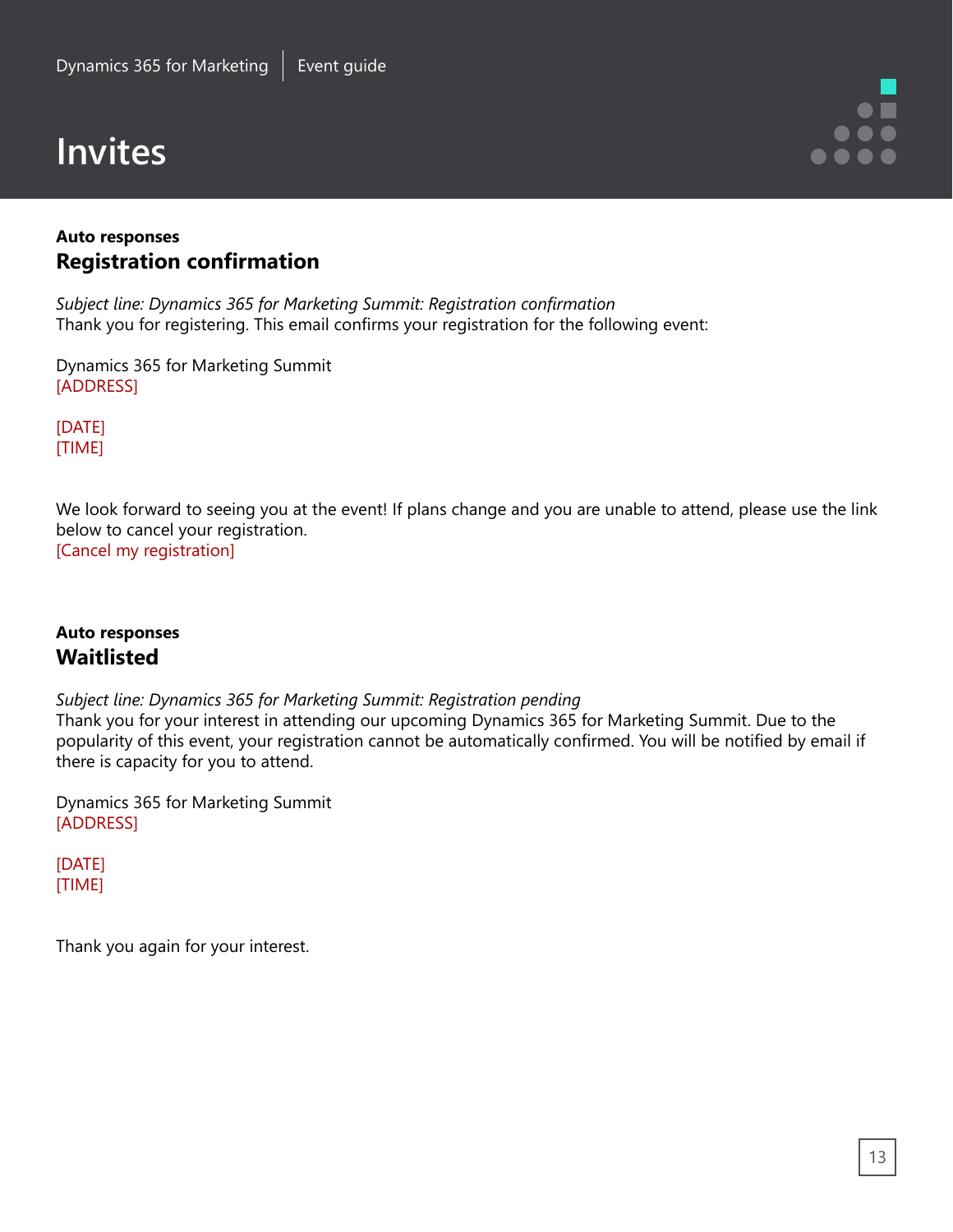#### **Auto responses Rejected**

*Subject line: Dynamics 365 for Marketing Summit*

Thank you for your interest in attending the Dynamics 365 for Marketing Summit. Unfortunately, due to the popularity of this event we are unable to accommodate your request to attend.

Dynamics 365 for Marketing Summit [ADDRESS]

[DATE] [TIME]

We apologize for any inconvenience this may have caused and look forward to seeing you at future events. Please visit our website if you are interested in learning more about other events and webcasts.

#### **Auto responses Event reminder**

*Subject line: Dynamics 365 for Marketing Summit: Reminder* Thank you for your interest in our Dynamics 365 for Marketing Summit. We would like to remind you that you are registered for the following event:

Dynamics 365 for Marketing Summit [ADDRESS]

[DATE] [TIME]

We look forward to seeing you at the event! If plans change and you are unable to attend, please use the link below to cancel your registration. [Cancel my registration]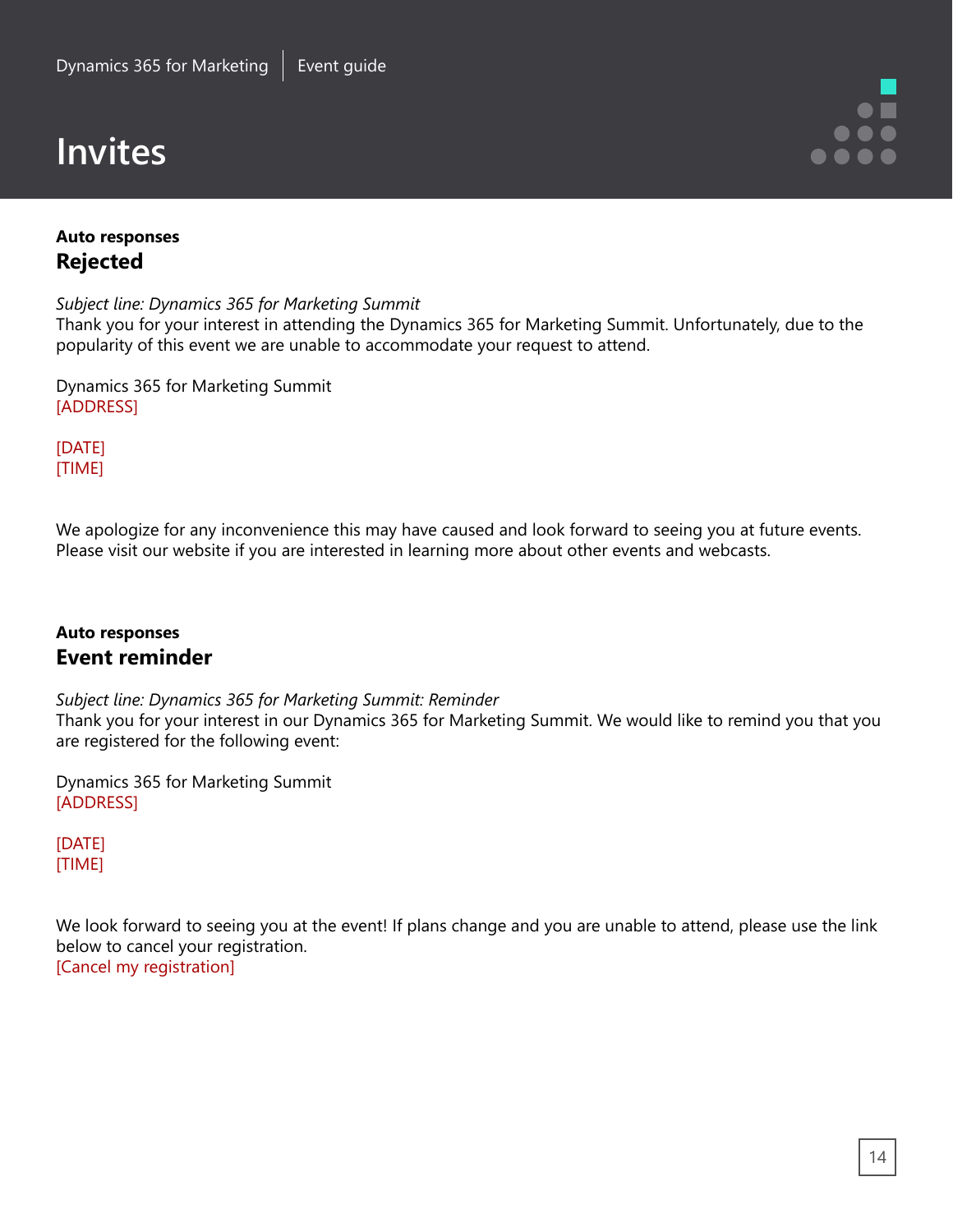#### **Changes Change location or schedule**

*Subject line: Dynamics 365 for Marketing Summit: New location/New schedule* The Dynamics 365 for Marketing for which you are registered has changed location and/or schedule. Please see the new event details below:

Dynamics 365 for Marketing Summit [ADDRESS]

[DATE] [TIME]

We apologize for any inconvenience to you and your schedule. If you are unable to attend, please use the link below to cancel your registration. [Cancel my registration]

#### **Changes Registration has been cancelled**

*Subject line: Dynamics 365 for Marketing Summit: Cancellation confirmation* This confirms your registration has been cancelled for the following event:

Dynamics 365 for Marketing Summit [ADDRESS]

[DATE] [TIME]

We look forward to seeing you at an event in the future! Please visit our [website] if you are interested in learning more about other events and webcasts.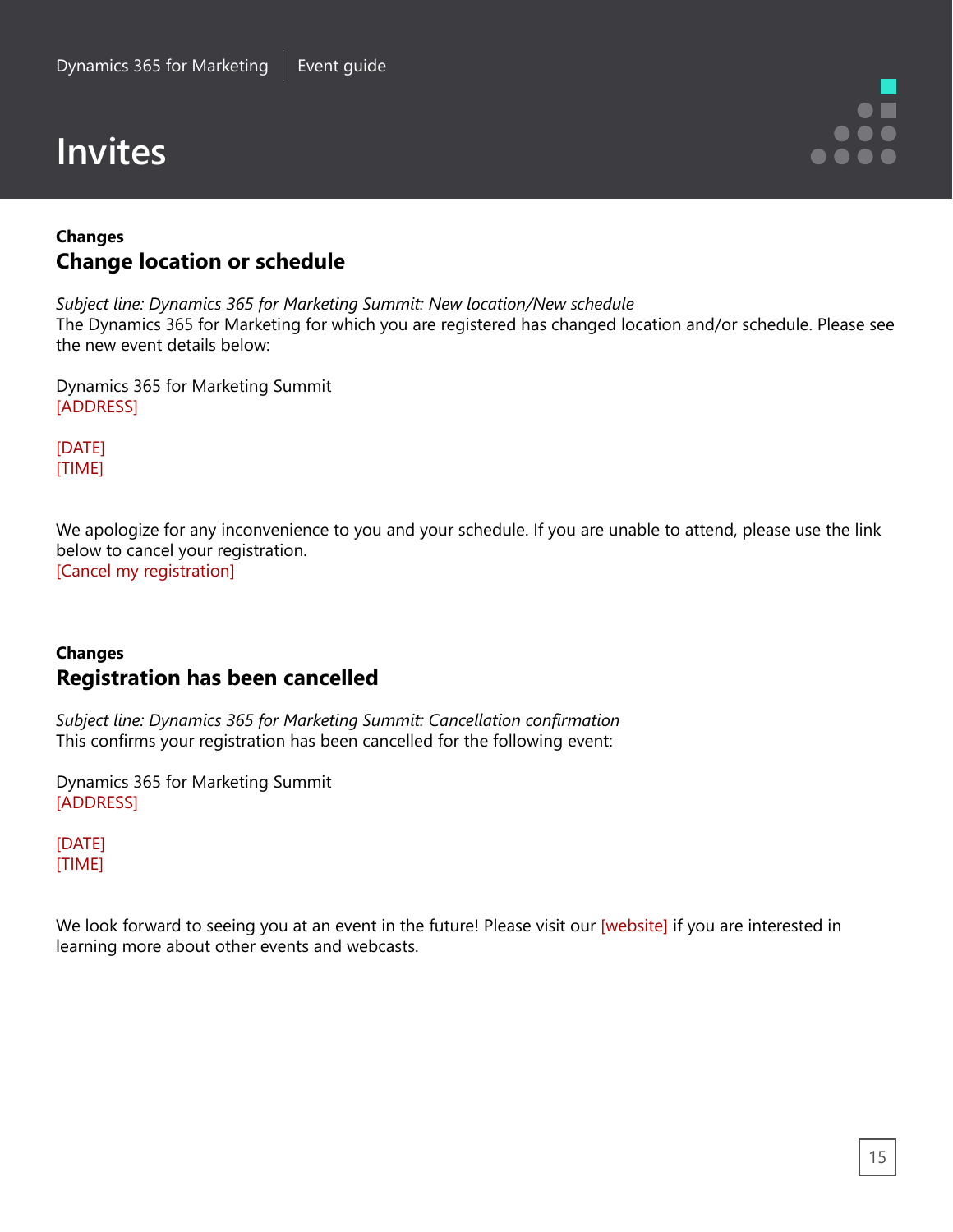#### **Changes Event cancelled**

*Subject line: Dynamics 365 for Marketing Summit cancelled* We regret to inform you that our Dynamics 365 for Marketing Summit has been cancelled.

Dynamics 365 for Marketing Summit [ADDRESS]

[DATE] [TIME]

We apologize for any inconvenience. We will be sure to notify you if this event is re-scheduled for a later date. Please visit our [website] if you are interested in learning more about other events and webcasts.

#### **Follow-up Registered, did not attend**

*Subject line: Dynamics 365 for Marketing Summit: Sorry we missed you* Our records indicate that you were registered for the following event but did not attend:

Dynamics 365 for Marketing Summit [ADDRESS]

[DATE] [TIME]

Please visit our [website] if you are interested in learning more about other events and webcasts. We look forward to seeing you at one of our future events!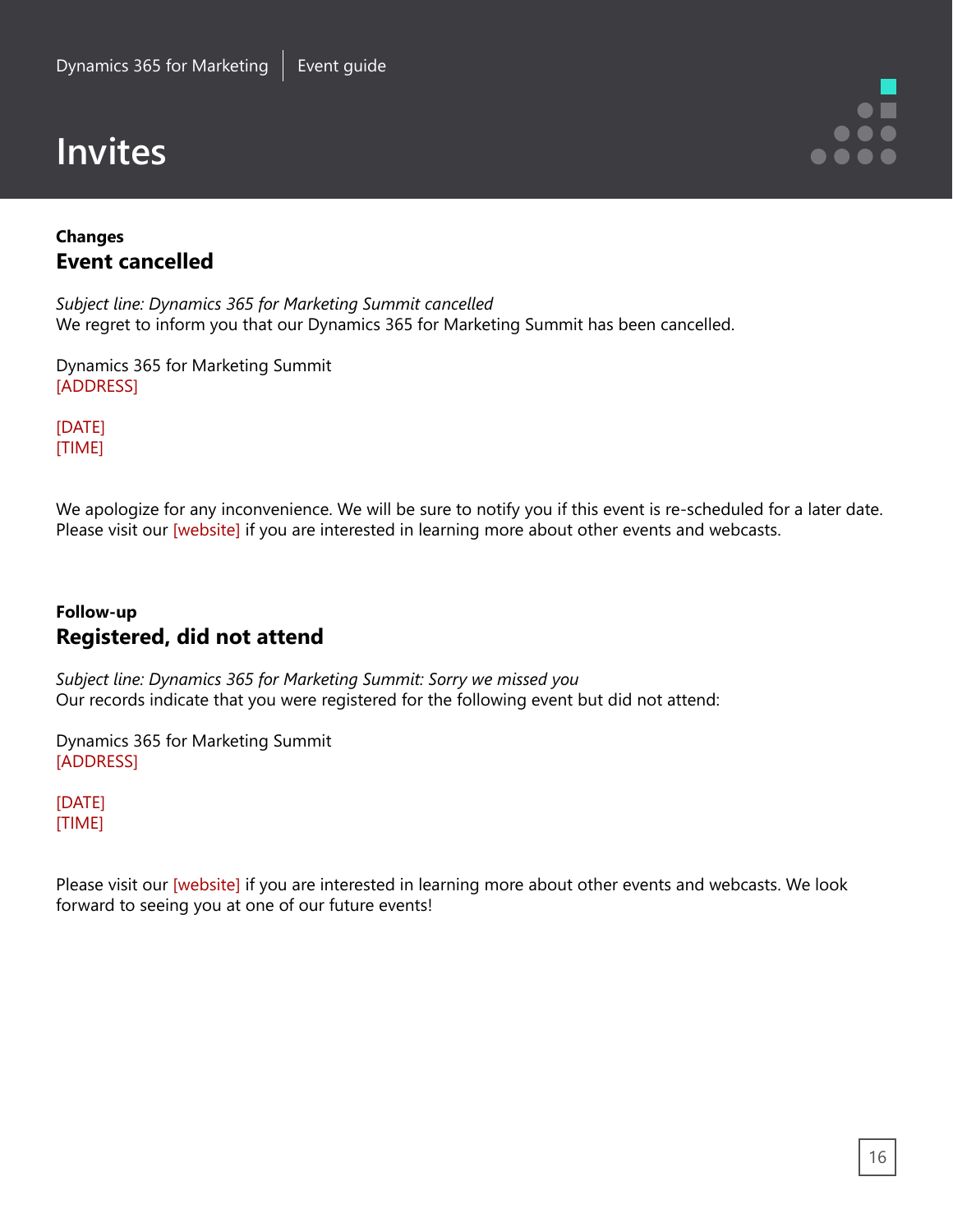#### **Follow-up Thank you for attending**

*Subject line: Dynamics 365 for Marketing Summit: Thank you for attending!* Thank you for attending the following event:

Dynamics 365 for Marketing Summit [ADDRESS]

[DATE] [TIME]

If you did not get a chance to provide feedback the day of the event, please let us know what you thought of everything via our [survey].

We hope that you found this event valuable and informative. Please visit our [website] if you are interested in learning more about other events and webcasts.

We look forward to seeing you again in the future!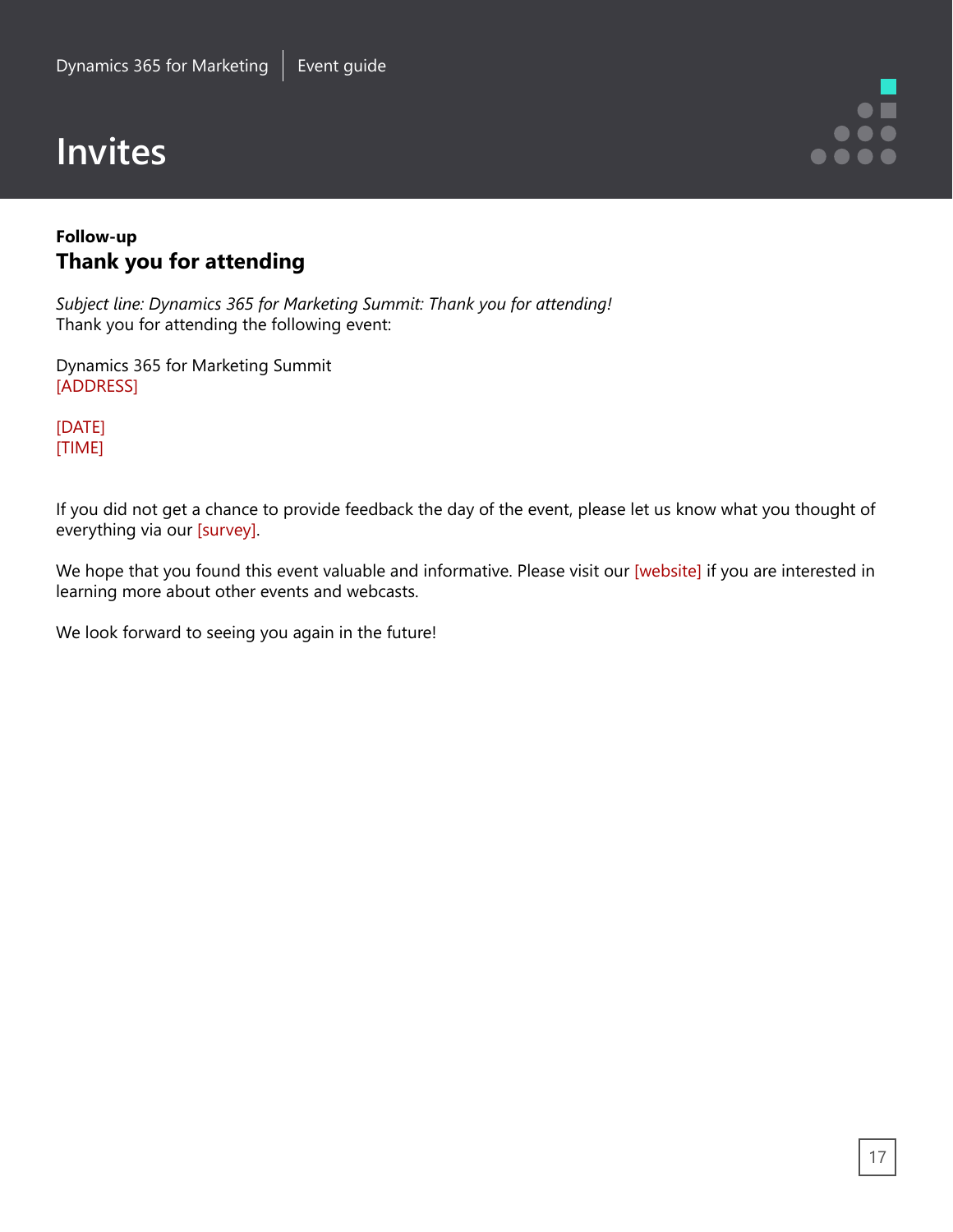# **Social + Banners**

#### **Twitter**

Did you know that organizations with tightly-aligned sales and marketing had 36% higher customer retention rates and achieved 38% higher sales win rates? Learn how to automate processes and make smarter decisions to maximize your marketing ROI at our Dynamics 365 for Marketing Summit on [DATE]. Register today!

Register for our Dynamics 365 for Marketing Summit, designed to equip you with the knowledge and tools to better create and nurture leads, align sales and marketing, and leverage embedded intelligence to make smarter decisions.

Get inspired and discover new opportunities to improve marketing performance at our Dynamics 365 for Marketing Summit on [DATE]. Space is limited.

Did you know that companies that excel in lead nurturing generate 50% more sales-ready leads at 33% lower cost? Explore the latest marketing tools from Microsoft and learn how to boost productivity and increase revenue at our Dynamics 365 for Marketing Summit on [DATE]. Register [here].

Find and nurture more sales-ready leads by moving beyond basic email marketing. Register for our Dynamics 365 for Marketing Summit and learn how to transform your marketing.

#### **Facebook + LinkedIn**

*Title: Find and nurture more sales-ready leads by moving beyond basic email marketing. Connect sales and marketing, automate processes, and make smarter decisions to maximize your marketing ROI.* 

We'd like to invite you and your team to participate in our Dynamics 365 for Marketing Summit, designed to equip you with the knowledge and tools to better create and nurture leads, align sales and marketing, and leverage embedded intelligence to make smarter decisions.

During this event you will learn how to:

- Inspire: Get inspired by new ideas and success stories of modern marketing teams leveraging technology to drive growth.
- Discover: Discover opportunities to improve marketing performance, deliver personalized experiences, and drive innovation.
- Experiment: Try the latest tools from Dynamics 365 for Marketing.

Learn more and register at the link below.

#### *Banner*